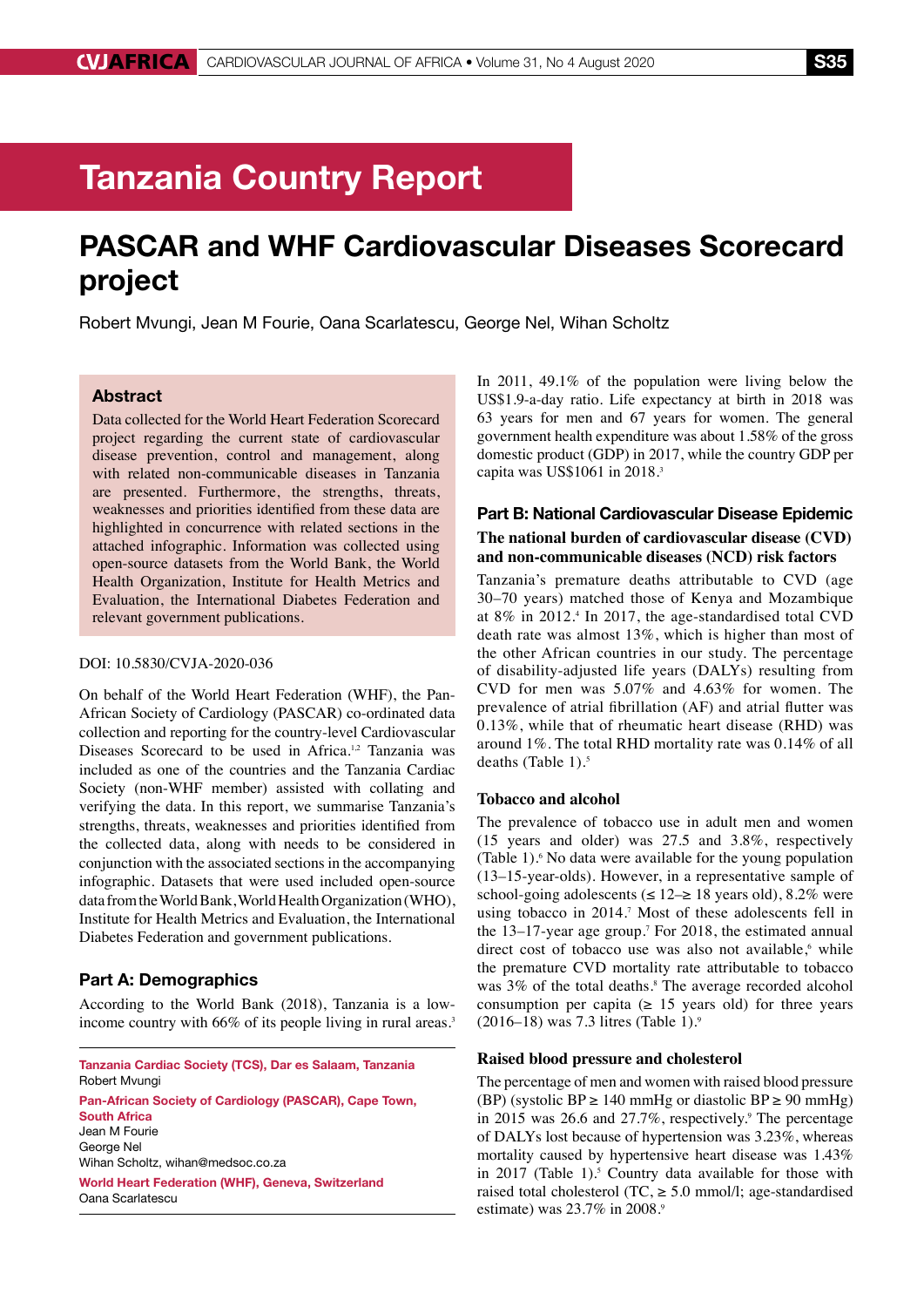#### **Physical activity**

In 2016, the percentage of adolescents aged 11–17 years old who were insufficiently active  $\leq 60$  minutes of moderateto vigorous-intensity physical activity (PA) daily] was  $82.1\%$ .<sup>10</sup> The age-standardised estimate for adults who were insufficiently active (< 150 minutes of moderate-intensity PA per week, or < 75 minutes of vigorous-intensity PA per week) was 6.5% in 2016 (Table 1).<sup>9</sup>

#### **Overweight and obesity**

The prevalence of overweight [body mass index (BMI)  $\geq$  25–<30 kg/m<sup>2</sup>] and obesity (BMI  $\geq$  30 kg/m<sup>2</sup>) in adults 25 years and older was 27.7 and 8.4%, respectively in 2016 (Table 1).<sup>9</sup> Compared to neighbouring country Uganda (19.1, 4.6%), Tanzania's population is far more overweight and obese. More women (35.5%) than men (19.6%) were overweight and similarly, far more women (12.7%) were found to be obese than the men  $(4\%)$ .<sup>9</sup>

#### **Diabetes**

In 2014, the percentage of the defined population with a fasting blood glucose level  $\geq$  7.0 mmol/l or on medication for raised blood glucose (age-standardised) was 6% for men and  $6.1\%$  for women.<sup>9</sup> The prevalence of age-adjusted  $(20-79)$ years) diabetes in 2019 was 5.7%, which is lower than the global estimate of  $9.3\%$  (Table 1).<sup>11</sup>

## Part C: Clinical practice and guidelines

#### **Health system capacity**

The country had an average of 0.14 physicians and 5.84 nurses per 10 000 of the population in 2016 and 2017, respectively, and seven hospital beds per 10 000 people in 2010.<sup>9</sup>

Locally-relevant clinical tools along with recent clinical guidelines for preventing CVD were adapted using the WHO CVD risk-assessment tool and to some extent atherosclerotic cardiovascular disease (ASCVD) risk estimation and the

| Table 1. Cardiovascular disease indicators for Tanzania                                                                                                                                                                                 |                          |                          |                 |             |
|-----------------------------------------------------------------------------------------------------------------------------------------------------------------------------------------------------------------------------------------|--------------------------|--------------------------|-----------------|-------------|
| <b>Indicators</b>                                                                                                                                                                                                                       | Male                     | Female                   | Total           | Year        |
| Status of national the CVD epidemic                                                                                                                                                                                                     |                          |                          |                 |             |
| Premature CVD mortality (30-70 years old) (% deaths)                                                                                                                                                                                    | $\overline{\phantom{a}}$ | $\overline{\phantom{a}}$ | 8               | 2012        |
| Total CVD mortality (% of deaths)                                                                                                                                                                                                       | 12.5                     | 13.3                     | $12.9(31.8)$ *  | 2017        |
| Total RHD mortality (% of deaths)                                                                                                                                                                                                       | 0.1                      | 0.2                      | $0.1(.5)$ *     | 2017        |
| DALYs attributable to CVD $(\%)$                                                                                                                                                                                                        | 5.1                      | 4.6                      | $4.9(14.7)$ *   | 2017        |
| AF and atrial flutter $(\%)$                                                                                                                                                                                                            | 0.2                      | 0.1                      | $0.1(.5)^*$     | 2017        |
| Prevalence of RHD (%)                                                                                                                                                                                                                   | 0.9                      | 1.1                      | $1.0(.5)^*$     | 2017        |
| Tobacco and alcohol                                                                                                                                                                                                                     |                          |                          |                 |             |
| Prevalence of adult tobacco use ( $\geq 15$ years old (%)                                                                                                                                                                               | $27.5(36.1)$ **          | $3.8(6.8)$ **            | $\sim$          | 2015        |
| Prevalence of youth ( $\leq 12 \rightarrow 18$ years old) tobacco use (%) <sup>*</sup>                                                                                                                                                  | 8.7                      | 7.7                      | 8.2             | 2014        |
| Estimated direct (healthcare-related) cost of tobacco use in your population<br>(current US\$)                                                                                                                                          |                          |                          |                 | 2018        |
| Proportion of premature CVD mortality attributable to tobacco $(\%)$                                                                                                                                                                    |                          |                          | $3(10)*$        | 2004        |
| Recorded alcohol consumption per capita ( $\geq$ 15 years old) (litres of pure alcohol)<br>(three-year average)                                                                                                                         |                          |                          | 7.3             | $2016 - 18$ |
| Raised blood pressure and cholesterol                                                                                                                                                                                                   |                          |                          |                 |             |
| Population with raised BP (SBP $\geq$ 140 mmHg or DBP $\geq$ 90 mmHg) (%)                                                                                                                                                               | $26.7(24.1)$ **          | $27.7(20.1)$ **          |                 | 2018        |
| Population with raised TC ( $\geq 5.0$ mmol/l) (%)                                                                                                                                                                                      | 21.6                     | 25.5                     | 23.7 (38.9)**   | 2008        |
| DALYs attributable to hypertension $(\%)$                                                                                                                                                                                               | 3.4                      | 3                        | $3.2(8.7)$ *    | 2017        |
| Mortality caused by hypertensive heart disease (% of deaths)                                                                                                                                                                            | 0.8                      | 2.2                      | $1.4(1.7)$ *    | 2017        |
| Physical activity                                                                                                                                                                                                                       |                          |                          |                 |             |
| Adolescents $(11-17)$ years old) who are insufficiently active (< 60 minutes of moderate-<br>to vigorous-intensity PA daily) $(\%)$                                                                                                     | 78.2                     | 86.0                     | $82.1 (80.7)^*$ | 2016        |
| Adults (age-standardised estimate) who are insufficiently active $(< 150$ minutes of                                                                                                                                                    | 5.8                      | 7.1                      | $6.5(27.5)^*$   | 2016        |
| moderate-intensity PA per week, or < 75 minutes of vigorous-intensity PA per week) $(\%)$                                                                                                                                               |                          |                          |                 |             |
| Overweight and obesity                                                                                                                                                                                                                  |                          |                          |                 |             |
| Adults who are overweight (BMI $\geq$ 25- $\lt$ 30 kg/m <sup>2</sup> ) (%)                                                                                                                                                              | 19.6                     | 35.5                     | $27.7(38.9)$ ** | 2016        |
| Prevalence of obesity (BMI $\geq$ 30 kg/m <sup>2</sup> ) (%)                                                                                                                                                                            | 4.0                      | 12.7                     | $8.4(13.1)$ **  | 2016        |
| <b>Diabetes</b>                                                                                                                                                                                                                         |                          |                          |                 |             |
| Defined population with fasting glucose $\geq 126$ mg/dl (7.0 mmol/l) or on medication for<br>raised blood glucose (age-standardised) $(\%)$                                                                                            | $6.0(9)$ **              | $6.1(8)$ **              |                 | 2014        |
| Prevalence of diabetes (20–79 years old) $(\%)$                                                                                                                                                                                         |                          |                          | $5.7(9.3)$ ##   | 2019        |
| CVD, cardiovascular disease; RHD, rheumatic heart disease; DALYs, disability-adjusted life years; AF, Atrial fibrillation; SBP, systolic blood pressure; DBP,<br>diastolic blood pressure; TC, total cholesterol; BMI, body mass index. |                          |                          |                 |             |

\*IHME global data exchange5

\*\*WHO global data<sup>9</sup>

# Shayo FK. BMC Public Health7

##IDF *Diabetes Atlas*. 11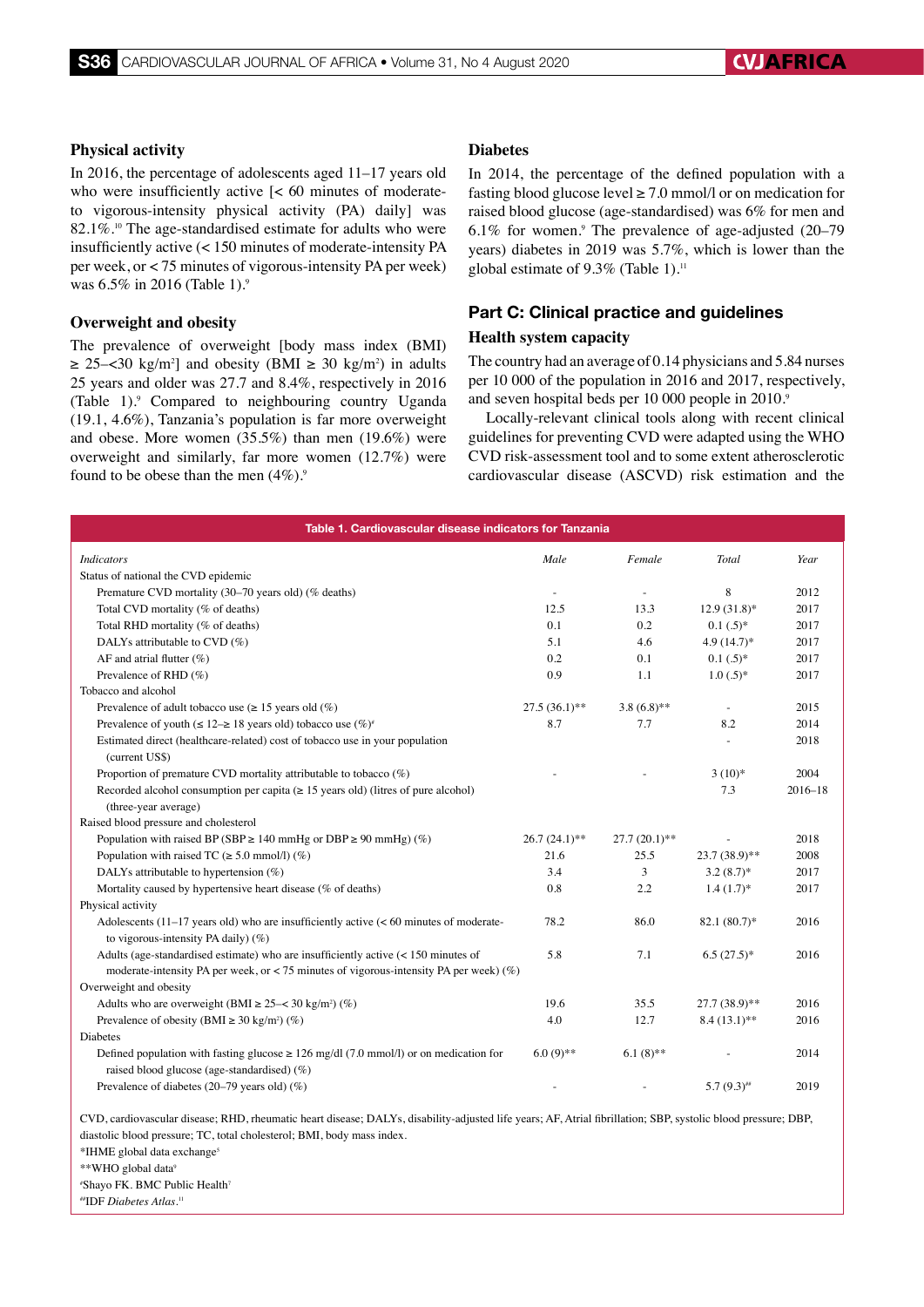American College of Cardiology guidelines.<sup>12,13</sup> No national guidelines for the treatment of tobacco dependence have been adopted,<sup>6</sup> although guidelines for the detection and management of AF are available.<sup>14</sup>

Locally relevant clinical guidelines for the management of pharyngitis, acute rheumatic fever and RHD have been incorporated into the Standard Treatment Guidelines (STG) and National Essential Medicine List (NEMLIT).<sup>14</sup> No data were found regarding clinical registers of people with a history of rheumatic fever and RHD or a system to measure the quality of care provided to people who have suffered acute cardiac events.

Guidelines for managing diabetes in Tanzania were also incorporated into the STG and NEMLIT in 2017.<sup>14</sup> In 2012, Mayige *et al*.<sup>15</sup> called for an urgent need to strengthen diabetes services through the National Diabetes Project that would also benefit other NCD in the country. These researchers also suggested the need for secondary prevention measures for those at high risk of developing NCD, including CVD.15

#### **Essential medicines and interventions**

Angiotensin converting enzyme (ACE) inhibitors, aspirin, β-blockers, metformin and insulin are included in the list of essential medicines at primary care facilities in the public health sector.<sup>14</sup> However, statins, warfarin and clopidogrel, although listed, are not available at healthcare centres.<sup>14</sup>

The measurement of TC is generally available at the primary healthcare level. However, CVD risk stratification or the provision of secondary prevention of rheumatic fever and RHD is not available in public health facilities.<sup>9</sup>

#### **Secondary prevention and management**

No information is available regarding the percentage of patients with AF on treatment or those with a history of CVD receiving medication. In an article by Edwards *et al.*, 10% of patients with hypertension were receiving medical treatment.<sup>16</sup>

#### Part D: Cardiovascular disease governance

A national strategy or plan addressing CVD, and specifically their risk factors, has been developed.17 Although there is no dedicated budget, a unit in the national ministry of health (MoH) is responsible for its implementation.<sup>9</sup> A national strategy and action plan that addresses NCD, including CVD and their risk factors, has been formulated,17,18 but not for RHD prevention and control as a priority. A national surveillance system, including CVD and their risk factors, has been employed.<sup>19,20</sup>

Unfortunately no national tobacco control plan exists, but there is a multi-sectoral co-ordination mechanism for tobacco control.<sup>6</sup> While no data on collaborative projects between the MoH and non-health ministries for CVD interventions are available, more than 100 stakeholders from government and other organisations participated in a collaborative multisectoral initiative leading to the launch of a national NCD programme.20 The percentage of the total annual government expenditure on cardiovascular healthcare is not yet known. In an article published in 2017, the economic and health benefits of CVD prevention were shown to have been modelled.21

#### **Assessment of policy response**

No legislation mandating health financing for CVD/NCD has been developed or implemented. However, a policy exists that suggests all medicines in the National Essential Medicines List have generic names as these are available at affordable prices.<sup>22</sup> Furthermore, no judicial orders protecting patients' rights and mandating improved CVD interventions, facilities, health system procedures or resources have been implemented.

Regarding tobacco control, legislation on the following is functional:

- banning of smoking in indoor workplaces, public transport, indoor public places and other public places<sup>6</sup>
- clear and visible warnings on at least half of the principal display areas of tobacco packs $23$
- banning all forms of tobacco advertising, promotion and sponsorship.<sup>21</sup>

In contrast, measures to protect tobacco control policies from tobacco industry interference are absent.<sup>6</sup> No data are available on policies that ensure equitable nationwide access to healthcare professionals and facilities, screening of individuals at high risk of CVD or sustainable funding for CVD.

According to the WHO Global Health Observatory, taxes on unhealthy foods or sugar-sweetened beverages have existed since 2019, though the percentage of the excise tax is unknown.9 The percentage of excise tax of the final consumer price of tobacco products is 36.7% and well below the WHO recommendation of 70%, while that of the final consumer price of alcohol products was 30% for beer.<sup>24,25</sup>

Legislation mandating clear and visible warnings on foods that are high in calories, sugar or saturated fats are in place but not for banning the marketing of unhealthy foods to minors.17 Policy interventions that promote a diet to reduce CVD risk or that facilitate PA have also not been realised.

#### **Stakeholder action**

Non-governmental organisation advocacy for CVD policies and programmes has been adopted, $26$  as has the involvement of the Tanzania Tobacco Control Forum (TTCF) in the development and implementation of a national tobacco control plan.<sup>6</sup> Civil society involvement in the development and implementation of a national CVD prevention and control plan and the national multi-sectoral co-ordination mechanism for NCD/CVD have been established.<sup>27</sup> However, no active involvement of patients' organisations in the advocacy for CVD/NCD prevention and management or group engagement for RHD exists.

No data are available on specific activities aimed at a 25% reduction in premature CVD mortality by 2025 by cardiology professional associations. However, in a pilot study, hypertension screening by businesses at workplaces was recommended to be feasible.<sup>28</sup>

As part of the data collected for Tanzania, the following strengths, weaknesses, threats and priorities are summarised.

#### **Strengths**

The Strategic Plan and Action Plan for the Prevention and Control of NCD in Tanzania 2016–2020, was developed in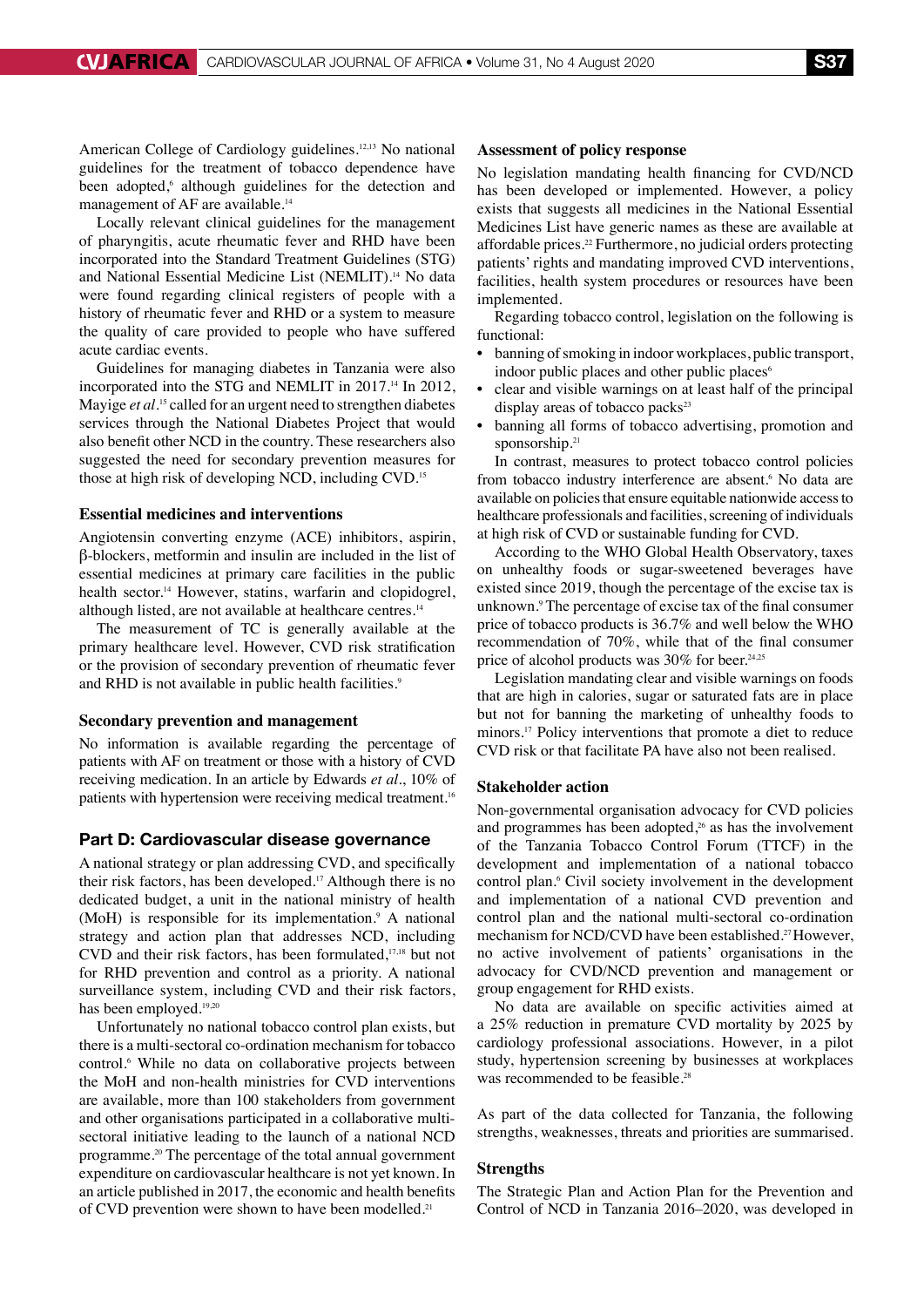response to a growing problem of NCD in the country.17 The purpose of the plan is to help achieve preventative national goals and establish collaboration with ministries, other relevant governmental and non-governmental agencies, interested partners and the public at large.

Results from the STEPS survey were incorporated into the national NCD strategic plan, along with various guidelines and policy documents that were developed. Examples are the WHO global action plan, the Health Sector Strategic Plan IV of 2015–2020, and Global Sustainable Goals to curb the growing NCD problem.<sup>12</sup> In 2012, the STEPS survey on NCD risk factors revealed that the burden of diabetes and CVD was high, with the prevalence of hypertension estimated to be around 26%. Hyperglycaemic disorders (pre-diabetes and diabetes) were high at all ages, with an estimated total prevalence of around 20%.19 Locally relevant (national or sub-national) clinical guidelines for the detection and management of AF and atrial flutter are incorporated in the integrated standard guidelines.<sup>14</sup>

Non-governmental organisations such as the Heart Foundation of Tanzania (HFT) play a very active role in advocacy for CVD policies and programmes. The involvement of civil society, such as the TTCF,<sup>6</sup> assisted in the development and implementation of a national tobacco control plan. Legislation regarding tobacco control is also in effect about banning smoking in indoor workplaces, public transport, indoor public places and other public places.

A law mandating clear and visible warnings on foods that are high in calories, sugar and saturated fats has also been implemented. Since 2019 Tanzania has introduced taxes on sugar-sweetened beverages. Other civil society involvement includes the development and implementation of a national CVD prevention and control plan as well as the national multi-sectoral co-ordination mechanism for NCD/CVD through the Tanzania NCD alliance,<sup>26</sup> HFT and Tanzania Diabetes Association.

#### **Threats**

The WHO STEPS survey, which was carried out in the country in 2012, showed that the levels of NCD risk factors are high.19 These risk factors included the prevalence of diabetes, hypertension, obesity, and alcohol consumption. Low levels of PA and eating less than five servings of fruit and/or vegetables were also reported.19

Although the global data reflecting the total percentage of deaths caused by CVD is 31.8%, Tanzania's was almost 13% in 2017.<sup>5</sup> Mortality caused by hypertensive heart disease was 1.43%, which was slightly lower compared to the 1.65% of the global data (infographic).

#### **Weaknesses**

Although surveillance and monitoring of NCD in East Africa, which includes Tanzania, have been implemented, NCD are still not sufficiently integrated into national health information and management systems.<sup>27</sup> There is also a limited capacity of health personnel for surveillance and data collection on NCD.27

The Standard Treatment Guidelines and National

Essential Medicines List are available, but these have not yet been implemented. In 2017, CVD essential medicines were not available at the public health level.<sup>14</sup> Aspirin, metformin and insulin were available at the dispensary level, while ACE inhibitors and β-blockers were the only drugs available at a primary healthcare level. Of the eight CVD essential drugs, simvastatin, warfarin and clopidogrel were available only at the hospital level.<sup>14</sup>

No data are available on policies that ensure equitable nationwide access to healthcare professionals and facilities or which ensure screening of individuals at high risk of CVD.

According to the executive director of the TTCF, Ms Kagaruki, Tanzania is behind other African countries in its progress towards implementing the WHO framework convention on tobacco control. Yet more than 10 years have elapsed since approval, with no legislation passed to replace the outdated 2003 Act.<sup>29</sup>

Legislation banning the marketing of unhealthy foods to minors and policy interventions that promote a diet that reduces cardiovascular risk or facilitate PA are not yet in place.

#### **Priorities**

The objectives of the national NCD programme launched on 14 November 2019 include training physicians, nurses and community health workers and rolling out an NCD screening programme. Furthermore, they include reviewing and amending existing health policies in the country, establishing patient record systems, and awareness-raising and mobilisation at the community level.

#### *NCD burden*

To reduce the burden of NCD through health promotion, and reduction, prevention, treatment and monitoring of their risk factors, particular attention should be given to interventions and surveillance to address this problem.<sup>30</sup>

#### *Diabetes*

Tanzania introduced strategic interventions to reduce modifiable NCD and their risk factors by 2020.17 One of the goals was to ensure a 10% relative reduction in the prevalence of diabetes from baseline, along with a 20% reduction in the overall mortality rate from diabetes. Actions to enable these reductions are:

- community sensitisation on a healthy diet and PA
- early detection and appropriate management of diabetes at all levels
- early detection and management of acute and chronic complications (foot, diabetic ketoacidosis, infections).17

#### *Cardiovascular disease*

Goals for reducing CVD to be met by 2020 were also introduced.17 These are a 25% relative reduction in the prevalence of raised BP from baseline, 10% reduction from baseline of TC, and 20% reduction in the overall mortality from CVD (hypertension, heart failure, stroke, rheumatic fever, RHD).